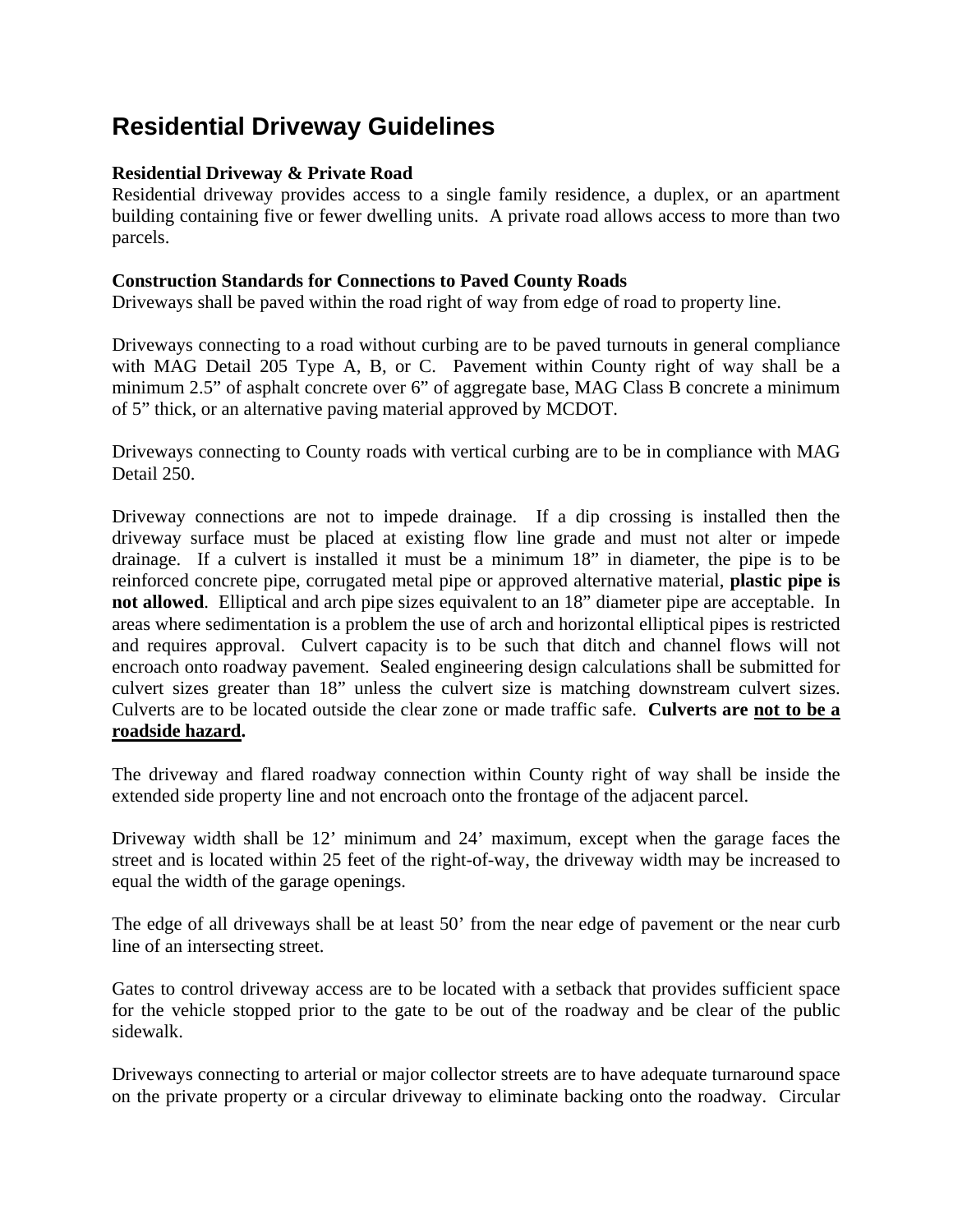driveways for single family residential units shall have in the right of way a minimum width of 12 feet and a maximum width of 16 feet with appropriate flared connections or for vertical curbed roadways a 16 foot driveway entrance (MAG Detail 250). Driveway plans are subject to review by the MCDOT Traffic Division.

Driveways are private facilities constructed under permit within public right of way. The County is not responsible for maintenance or repair of driveway pavements, culverts, or embankment slopes.

#### **Fees:**

Permit fee is three percent (3%) of the total MCDOT calculated quantities and values. Review fee is \$100.00 per permit Processing fee is \$50.00

#### **Bond**: Required

## **All Assurance's (Bonds) must be preapproved by the Maricopa County Attorney's Office. Approval will take a minimum of 2 working days.**

**Insurance:** Certificate of liability insurance is not required for a single family residence when the owner is performing the work.

Revised 6/22/2015